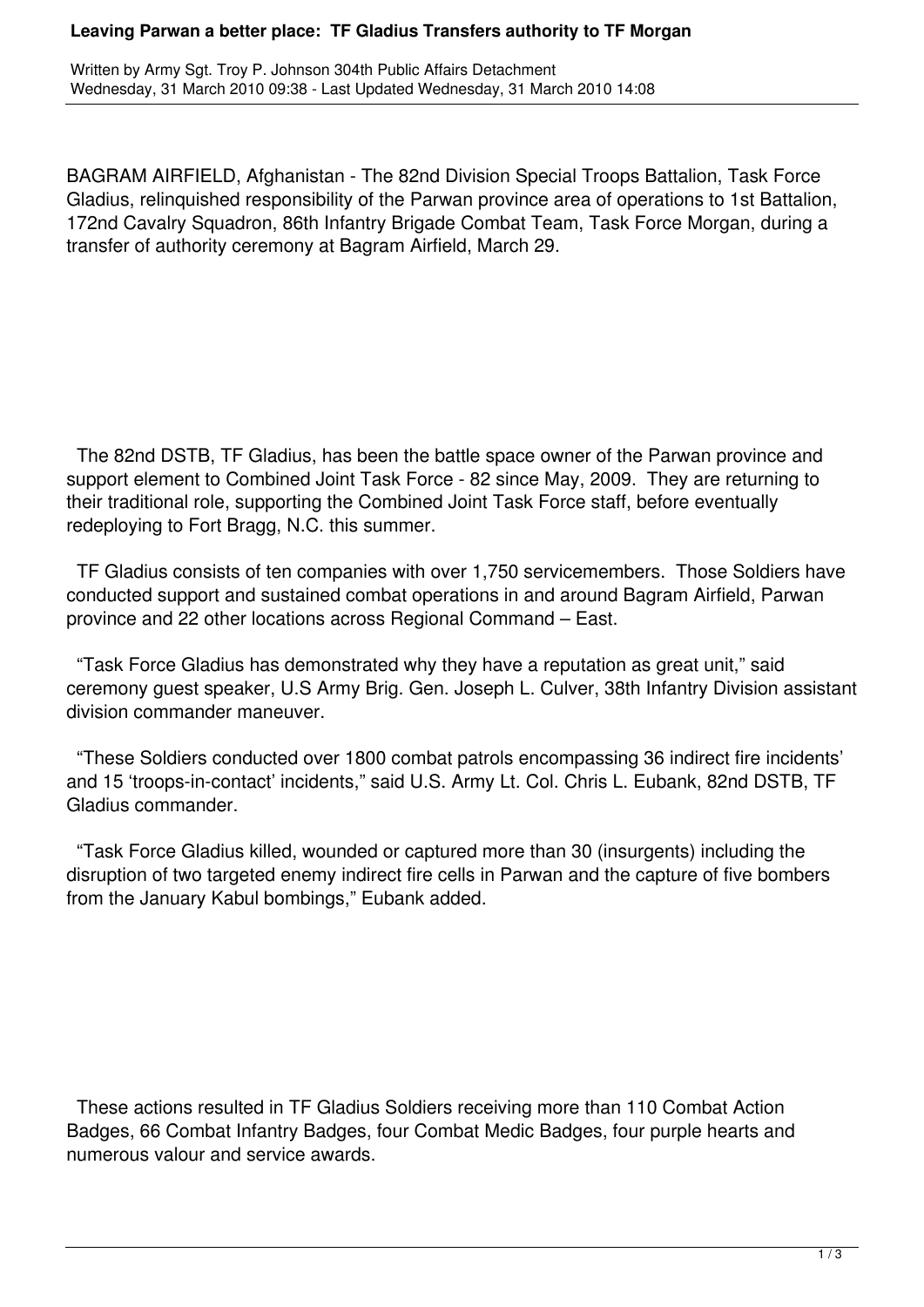## **Leaving Parwan a better place: TF Gladius Transfers authority to TF Morgan**

Written by Army Sgt. Troy P. Johnson 304th Public Affairs Detachment Wednesday, 31 March 2010 09:38 - Last Updated Wednesday, 31 March 2010 14:08

 TF Gladius has also made significant steps in fulfilling the Provincial Development Plan throughout their area of operations.

 Gladius has incorporated 104 projects – worth a total of \$120,000,000 – and guided the distribution of 20 tons of humanitarian assistance, Eubank said. All this was done in partnership with the civilian leadership of Parwan.

 In addition, TF Gladius has partnered with Afghan National Security Forces in all nine districts of Parwan.

 "These Soldiers not only fought alongside our Afghan counter parts, but also trained with them on a daily basis," Eubank said.

Culver referred to TF Gladius's most evident example of their successful partnership.

 "Most notable in this partnership was the coordinated response with the Parwan (Operation Control Center – Prevention) and the Afghan government's ability to synchronize medical support, security and logistic support for the people at the Salang Tunnel Avalanche Site," Culver said.

 This included the evacuation, medical care and humanitarian assistance to more than 300 victims of the Feb. 8 avalanche that left 64 dead.

 This is what our partnership is all about, support to the Afghan people, and TF Gladius has gone above and beyond to provide that support, Culver said.

 At the capstone of a year-long mission, Eubanks summarized the measure of their success by the work of his Soldiers.

 "The soldiers of TF Gladius have accomplished much during their past year in Afghanistan," said Eubank. "Because of the efforts of these men and women, we leave Parwan province a better place."